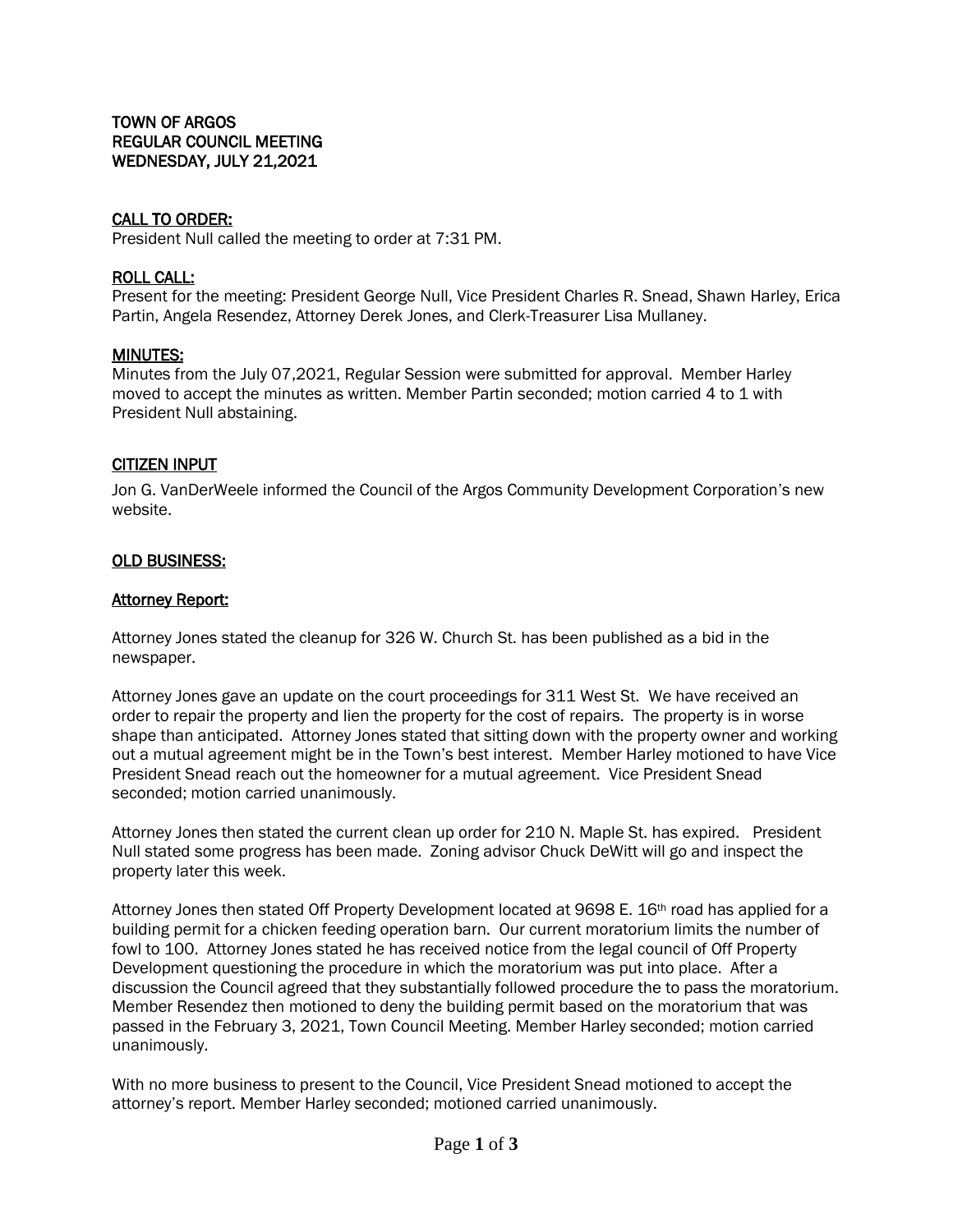## Other Old Business:

None.

## *NEW Business:*

## *Resolution 2021-06 TIF 4:*

This Resolution amends the Dewey St. Economic Area as 4th TIF area for residential housing at Deer Field Meadows. After review Member Harley motioned to accept Resolution 2021-06 as written. Member Partin seconded; motion carried unanimously.

## CLFRF Funds-

Clerk-Treasurer Mullaney presented the Council Members with a copy of the CLFRF request of funds application. Member Harley motioned to have President Null sign the application for the funds. Member Partin seconded; motion carried unanimously.

### Resolution 2021-07 Power Tracker*-*

After review Vice President Snead motioned to accept as written the Resolution 2021-07 establishing the third quarter power tracker rates. Member Resendez seconded; motion carried unanimously.

## Resolution 2021-08 Investments -

This Resolutions authorizes the Town of Argos to invest public funds. Member Harley motioned to accept Resolution 2021-08 as written. Member Partin seconded; motion carried unanimously.

## Other New Business:

None

# Department Head Reports-

All department heads and the Economic Director submitted their reports for review.

Chief Bowman presented his report.

Superintendent Lindstrom presented his report.

Chief Mark Dean presented his report.

EMS Director Wagers presented his report and presented the Council with two bids for new 800 radios. After a discussion, Member Harley motioned to allow the EMS to purchase 4 new 800 radios at a cost of \$2800 apiece. Member Resendez seconded; motion carried unanimously.

Mark VanDerWeele gave the Economic Development report. He also stated the Marshall County Crossroads is looking for a donation of \$2,500.00 from each community to finalize costs and pay for marketing. Vice President Snead motioned to donate the \$2,500.00 to the Marshall County Crossroads. Member Resendez seconded; motion carried unanimously.

Plan and Zoning Advisor Chuck DeWitt gave an update on properties with zoning violations around town.

Member Harley motioned to accept the department head reports. Vice President Snead seconded; motion carried unanimously.